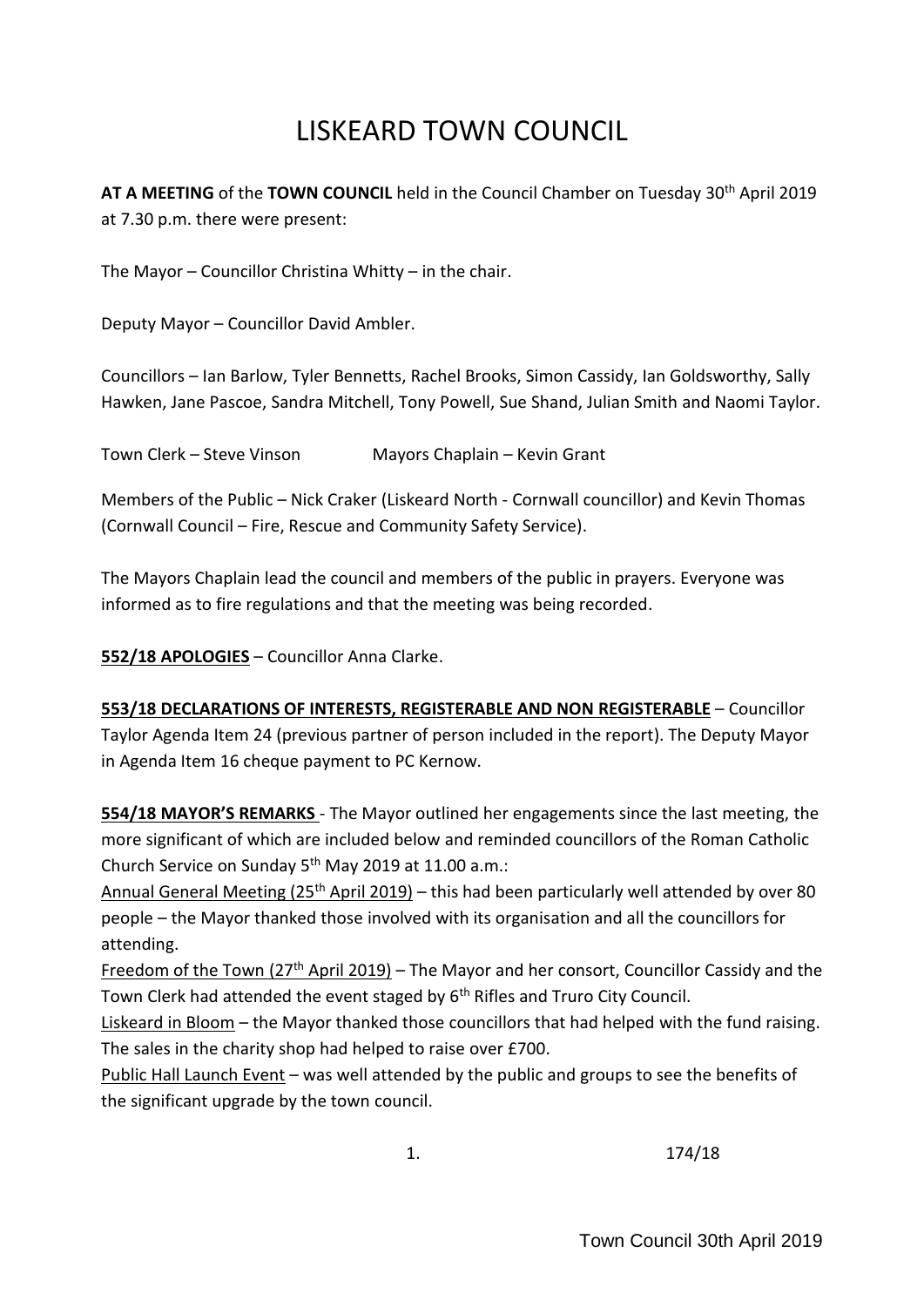# **555/18 (A-B) TO RECEIVE AND ADOPT THE MINUTES OF THE COUNCIL MEETING HELD ON**

**TUESDAY 26TH FEBRUARY 2019** – Subject to amending Minute 450/18 the Mayor proposed, Councillor Cassidy seconded, and the Council **RESOLVED** to **ADOPT** the Minutes of the Council meeting held on Tuesday 26th February 2019. The Mayor proposed, the Deputy Mayor seconded, and the Council **RESOLVED** to **ADOPT** the Minutes of the Special Council meeting held on Tuesday 2<sup>nd</sup> April 2019.

**556/18 PUBLIC PARTICIPATION** – Kevin Thomas (Fire, Rescue & Community Safety Service) gave a presentation on the benefits of an upgraded CCTV system, including the impact of live monitoring. Agenda Item 11 CCTV Upgrade was brought forward on the agenda. Arising from discussion it was confirmed:

- a live monitoring contract was necessary to benefit from the Fire, Rescue and Community Safety Service taking on the Data Protection and Handling responsibilities.
- the town council was not obliged to accept the same 44 hour per week fixed hours of live monitoring used by the other towns already in the system. It was able to ask for a specification for a live monitoring contract based upon its own requirements – including covering one off events. This specification should come back to the Finance Committee for development and to Council for approval.
- Annual Operating Costs should include provision for a CCTV dilapidations reserve to assist the Council in planning future CCTV upgrades.

Councillor Powell proposed, Councillor Taylor seconded and the Council **RESOLVED** to provide a replacement CCTV system funded from the reserves and grant. Councillor Powell proposed, Councillor Cassidy seconded and the Council **RESOLVED** that the Council enter into a live monitoring contract, the terms of which would be the subject of a further report, the costs being included in the draft budgets at budgets setting.

#### **557/18 COMMITTEE MEETINGS – MINUTES AND MOTIONS:**

# **a. COMMUNICATIONS & ENGAGEMENT COMMITTEE HELD ON TUESDAY 5TH MARCH 2019** –

Councillor Brooks proposed, Councillor Shand seconded and the Council **RESOLVED** to **NOTE** the minutes of the Communications & Engagement Committee held on 5<sup>th</sup> March 2019.

**b. PLANNING COMMITTEE HELD ON MONDAY 11TH MARCH 2019** – Councillor Powell proposed, Councillor Hawken seconded and the Council **RESOLVED** to **NOTE** the minutes of the Planning Committee held on 11th March 2019.

2. 175/18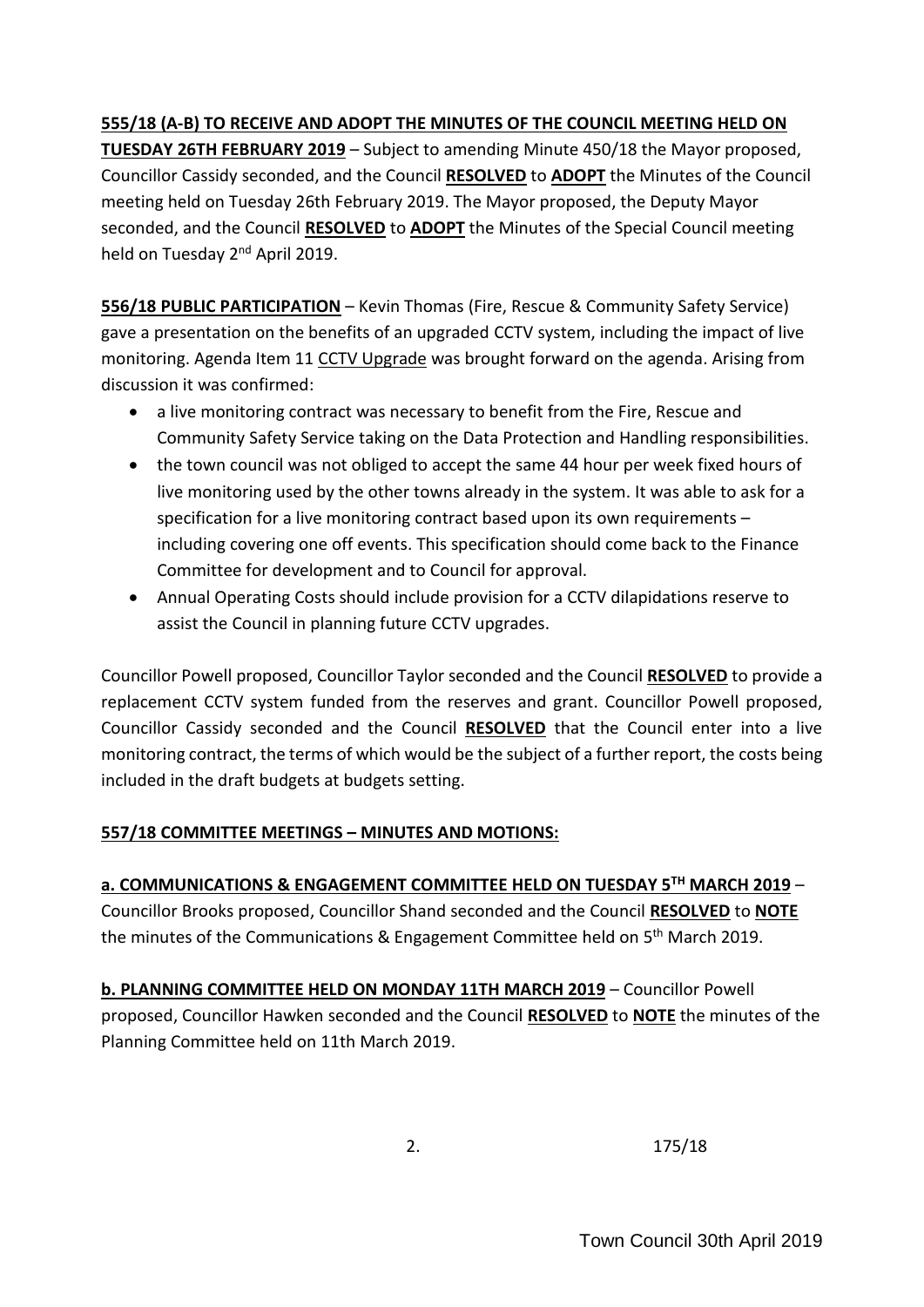#### **c. FINANCE, ECONOMIC DEVELOPMENT & GENERAL PURPOSES COMMITTEE HELD ON**

**TUESDAY 19TH MARCH 2019** – The Deputy Mayor proposed, Councillor Cassidy seconded and the Council **RESOLVED** to **NOTE** the minutes of the Finance, Economic Development & General Purposes Committee held on 19<sup>th</sup> March 2019.

**MOTIONS: MINUTE 488/18(A-D)**. Minute 488A/18 Councillor Taylor proposed, Councillor Cassidy seconded and the Council **RESOLVED** a Youth Council is set up on the same lines as Redruth, open to all young people aged 10-18 in Liskeard, and with an external facilitator. The Town Council would give the Youth Council an annual budget of a £1,000 and provide some administration.

Minute 488B/18 The Deputy Mayor proposed, Councillor Cassidy seconded and the Council **RESOLVED** the Town Council helps to set up a Youth Network - which brings together local youth organisations and schools to work in ways they find helpful. That the Town Council would convene the initial meeting and could offer free meeting space but that, once it is established the Network would be self-sustaining. It might be useful for the Town Council to have one or more representatives at the Network meeting to ensure good communications.

Minute 488C/18 Councillor Cassidy proposed, Councillor Taylor seconded and the Council **RESOLVED** that the Youth Council makes recommendations on youth grants and the final decision rests with Finance, Economic Development & General Purposes Committee.

Minute 488D/18 Following discussion, Councillor Hawken proposed, Councillor Powell seconded, and the Council **RESOLVED** that organisations are eligible for the receipt of grants, up to a limit of £500.

**d. PLANNING COMMITTEE HELD ON MONDAY 1 ST APRIL 2019** – Councillor Powell proposed, Councillor Cassidy seconded and the Council **RESOLVED** to **NOTE** the minutes of the Planning Committee held on 1<sup>st</sup> April 2019.

**e. FACILITIES COMMITTEE HELD ON TUESDAY 2 ND APRIL 2019** – Councillor Goldsworthy proposed, Councillor Smith seconded and the Council **RESOLVED** to **NOTE** the minutes of the Facilities Committee held on 2<sup>nd</sup> April 2019.

**558/18 TOWN CLERK'S UPDATE – ITEMS FROM THE 26TH FEBRUARY 2019 COUNCIL NOT ALREADY ON THE AGENDA** – Noted that the update regarding the Lyskerrys magazine would be made to the June meeting.

3. 176/18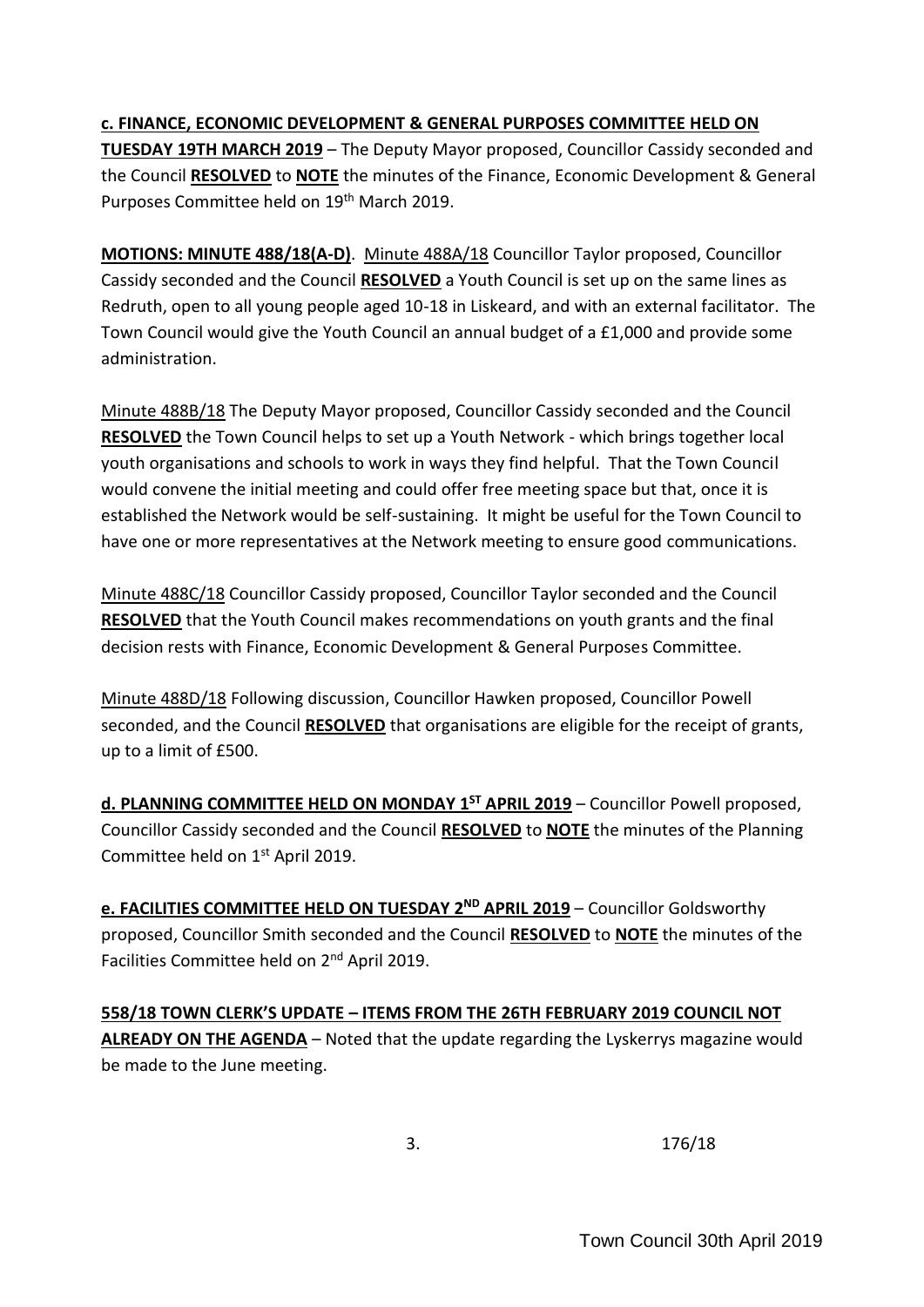**559/18 COUNCILLOR IAN BARLOW – COMMITTEE MEMBERSHIP** – Councillor Cassidy proposed, Councillors Brooks seconded and the Council **RESOLVED** to approve Councillor Ian Barlow to serve upon the Communications & Engagement Committee and the Planning Committee.

**560/18 DEVOLUTION** – Councillor Brooks proposed, Councillor Smith seconded and the Council **RESOLVED** that to better reflect the needs of the town to 2030 a reduced Devolution package be sought from Cornwall Council. As set out below:

• cattle market regeneration project – to work with Cornwall Council to achieve the workspace centre on part of the site. Consider other joint working options.

• the agri-hub and employment land and premises demand – to work joint with a private developer and Cornwall Council to bring forward business premises. assessment had shown in October 2018 that there was a need for premises.

• A package at Rapson's consisting of the Multi-Use Games Area site, the adjacent grassed area of park and Rapsons' Car Park

• Westbourne staff car parks and reserved space area in Westbourne. To support the operation of the Public Hall and its associated meeting rooms.

- Castle Park a significant site in terms of size the site could be improved.
- Looe Town Council had been given a division of the increased car park capital receipts on the days on which the town held special events.

**561/18 SINGLE USE PLASTIC REPORT** – Councillor Taylor proposed, Councillor Goldsworthy seconded and the Council **RESOLVED** to adopt the report and refer the implementation of the recommendations to the Facilities Committee.

**562/18 NEIGHBOURHOOD PLAN – PROJECT PRIORITISATION** – Councillor Cassidy proposed, Councillor Powell seconded, and the Council **RESOLVED** to adopt the following Neighbourhood Plan projects.

Priority 1 Short Term – Project D - Cattle Market

Priority 2 Short/Medium – Combined Project - Project A , B and C – innovation centre/business support hub/skills and training centre/superfast 'gigabyte' support. – Short – Medium Term (dependent on location if town centre short term or business park medium term).

Priority 3 Short Term – Ongoing – Project K - Sports Pitch and Recreation Provision Project – at Roundbury Parc.

Project M - Walking, Equestrian and Cycling Local Infrastructure Plan for Liskeard Project Q - Community energy Scheme - encouraging developers to enable purchasers of new estate properties to benefit from renewable energy through bulk buying and installation of solar PV or thermal equipment on appropriately oriented houses.

Project R - Community energy Scheme - promote energy conservation and carbon reduction by facilitating community-led and funded renewable energy projects (e.g. through under-writing of grant applications).

4. 177/18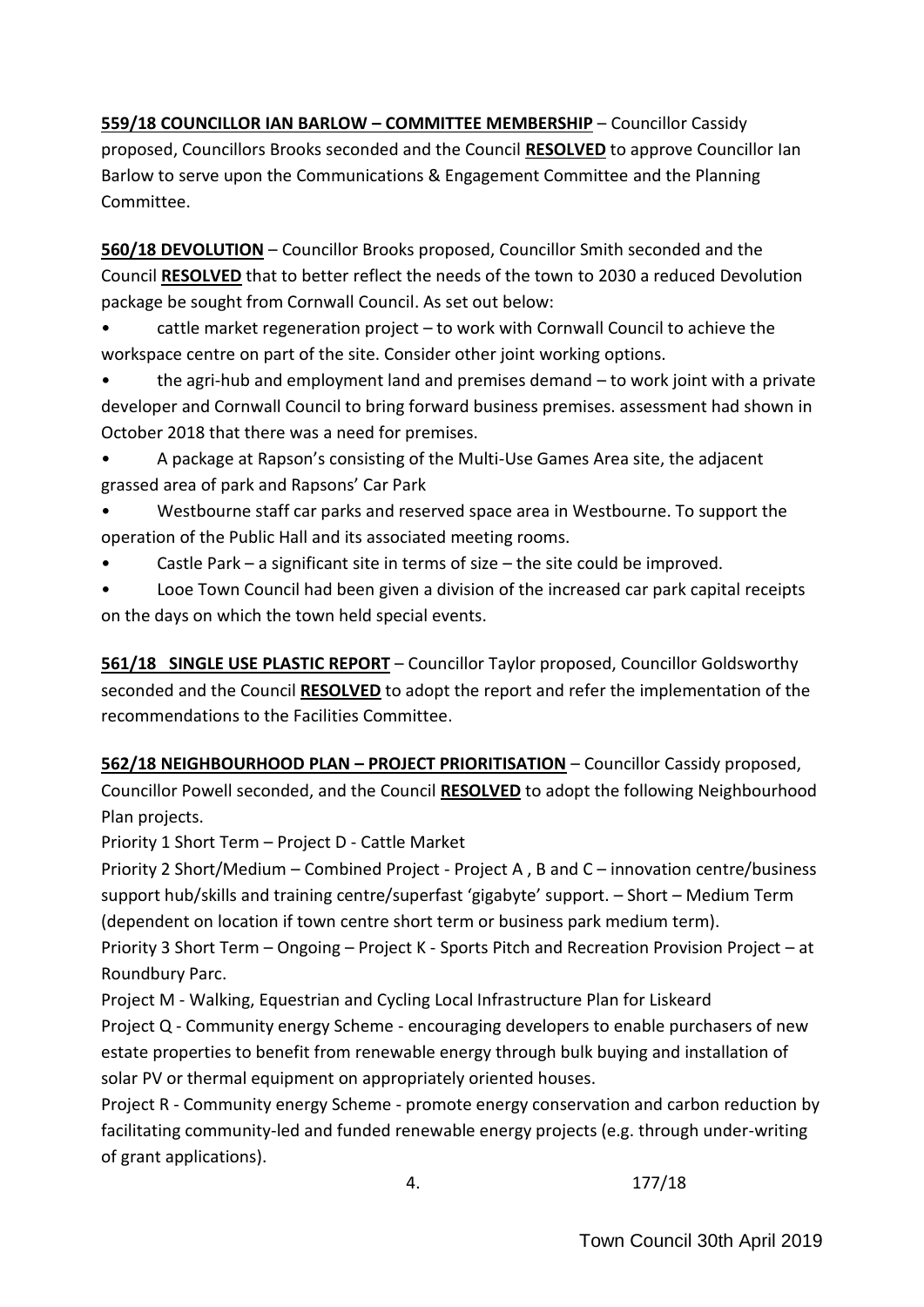Councillor Powell proposed, Councillor Pascoe seconded, and the Council **RESOLVED** to indicate that it wished to meet annually with the Neighbourhood Plan Support Group.

**563/18 LISKEARD SCOUTS – USE OF THE LISKEARD LOGO** – The Scouts have confirmed that they wish to use the older style Fleur de Lis emblem. Councillor Cassidy proposed, Councillor Powell seconded, and the Council **RESOLVED** to approve the Liskeard Scouts use of the Liskeard emblem on their uniforms.

**564/18 MAYORS CAR PARKING SPACE 2019/2020** – Following discussion, Councillor Shand proposed, Councillor Cassidy seconded and the Council **RESOLVED** to not retain the parking space for 2019/2020 but refund the parking costs of the current Mayor until 22<sup>nd</sup> May and revisit this issue in spring 2020, once it is known, whom will be the Mayor in 2020/2021. At that point the town council, could ask to reinstate the parking space (with the space identified as a "Public Hall" space) or to add something to the Mayor's allowance, if they need to park in town.

**565/18 ELLIS WHITTAM – PROVISION OF HUMAN RESOURCES/ EMPLOYMENT LAW AND HEALTH & SAFETY ADVICE SERVICE** – Councillor Cassidy proposed, Councillor Goldsworthy seconded and the Council **RESOLVED** to accept the renewal proposal.

**566/18 SCHEDULE OF PAYMENTS AND NOTING OF BALANCES** – The Mayor proposed, Councillor Cassidy seconded and the Council **RESOLVED** to approve the schedule of payments.

**567/18 CORNWALL COUNCIL PLANNING DECISIONS** – noted.

# **568/18 CORNWALL COUNCIL COUNCILLOR UPDATES** – **Sally Hawken** –

South East Cornwall Investment Programme – had been approved and included Liskeard Cattle Market. A Project Manager had been appointed and would be working on the South East Cornwall Investment Programme as a whole.

Maudlin Farm – public consultations had been held. Further dates will be supplied once available.

Foster Carers Campaign – there was a need increase the number of foster carers. Nursing Staff – as of 1<sup>st</sup> April - 200 nursing staff had been transferred into Cornwall Council.

5. 178/18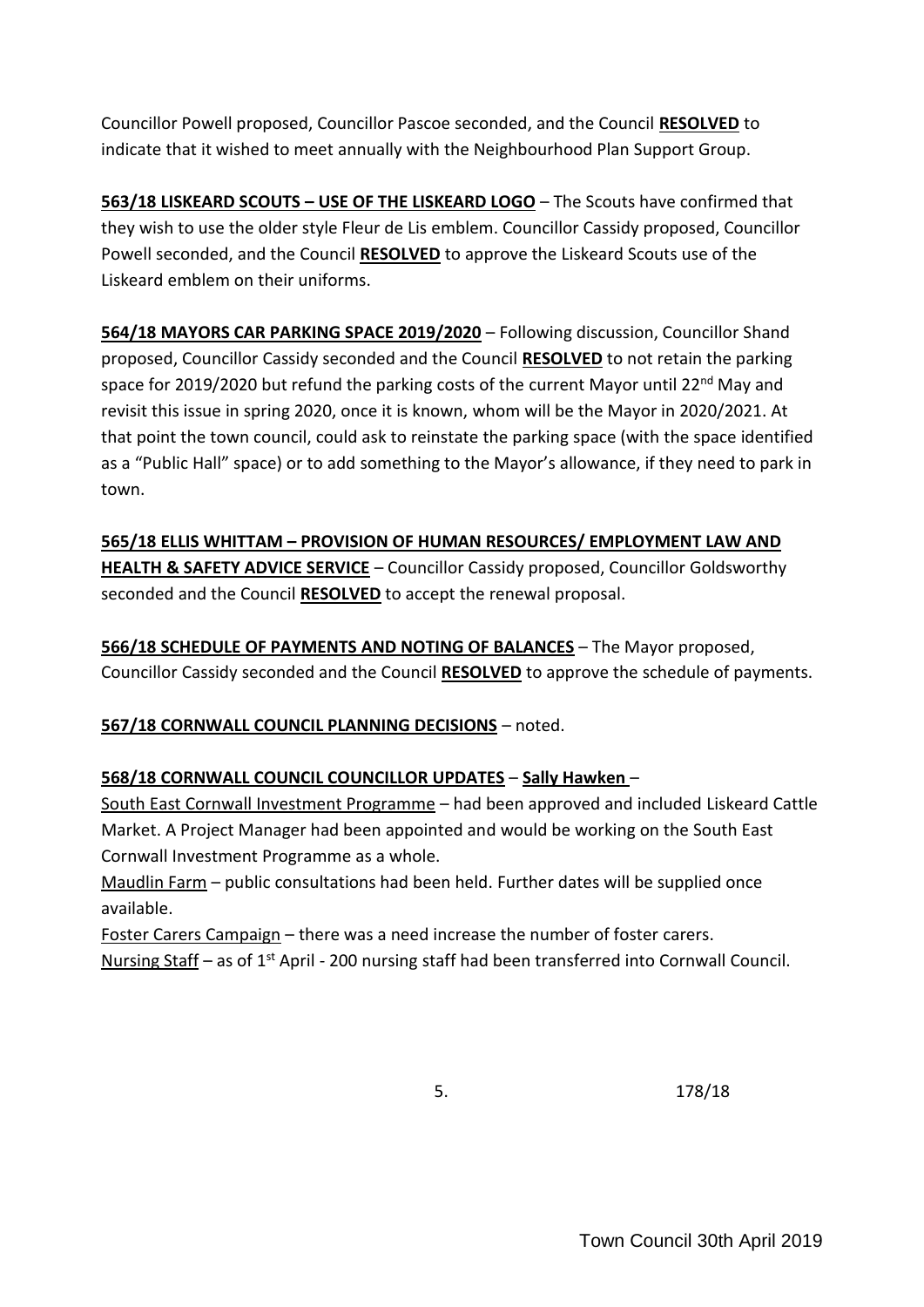**Nick Craker** – Persimmon Homes Stage 4 – had a number of issues relating to the proposal for 150 houses. Public interest in problems of overlooking properties.

Wain Homes – development related issues had also been raised.

Highways Schemes – a meeting had been held with Paul Allan of Cormac. Discussion included the submission of a project to provide pavements at Barras Place. Speed data was being collected for Wrey Avenue and Coldstyle Road.

Roundbury Parc – a meeting had been held with Cornwall Council regarding accessing Section 106 funding. He noted that there was a PARTII agenda item on this Council agenda.

**Jane Pascoe** – South East Cornwall Investment Programme – some of the projects, such as, elements of the Looe Flood Defence Scheme would have an economic spin off for Liskeard. Vitality and Viability Panel – was receiving a presentation from Bill Grimsey a leading figure in town centre measures. This was on  $10<sup>th</sup>$  May 2019 and was being televised.

Highways Meeting – the possibility of placing a zebra crossing at Old Road had also been discussed.

Business Expansion, Heathlands Business Park – had attended the official opening of the new Uglades premises at Healthlands. This was a significant expansion of a local company.

# **569/18 OTHER REPORTS** – None

570/18 CORRESPONDENCE - 3<sup>rd</sup> April 2019 - Lyskerrys Youth Clubs reports and Town Clerks advice noted.

**571/18 DATE OF THE NEXT MEETING** – Tuesday 25th June 2019.

The Mayor proposed, the Deputy Mayor seconded, and the Council **RESOLVED** to move into PARTII.

# **572/18 PART II - PUBLIC BODIES (ADMISSION TO MEETINGS) ACT 1960**

**Pursuant to Section 1(2) of the Public Bodies (admission to meetings) Act 1960 and having regard to the confidential nature of the business to be discussed, the Press and Public be excluded from the meeting for the following items of Business**:

6. 179/18